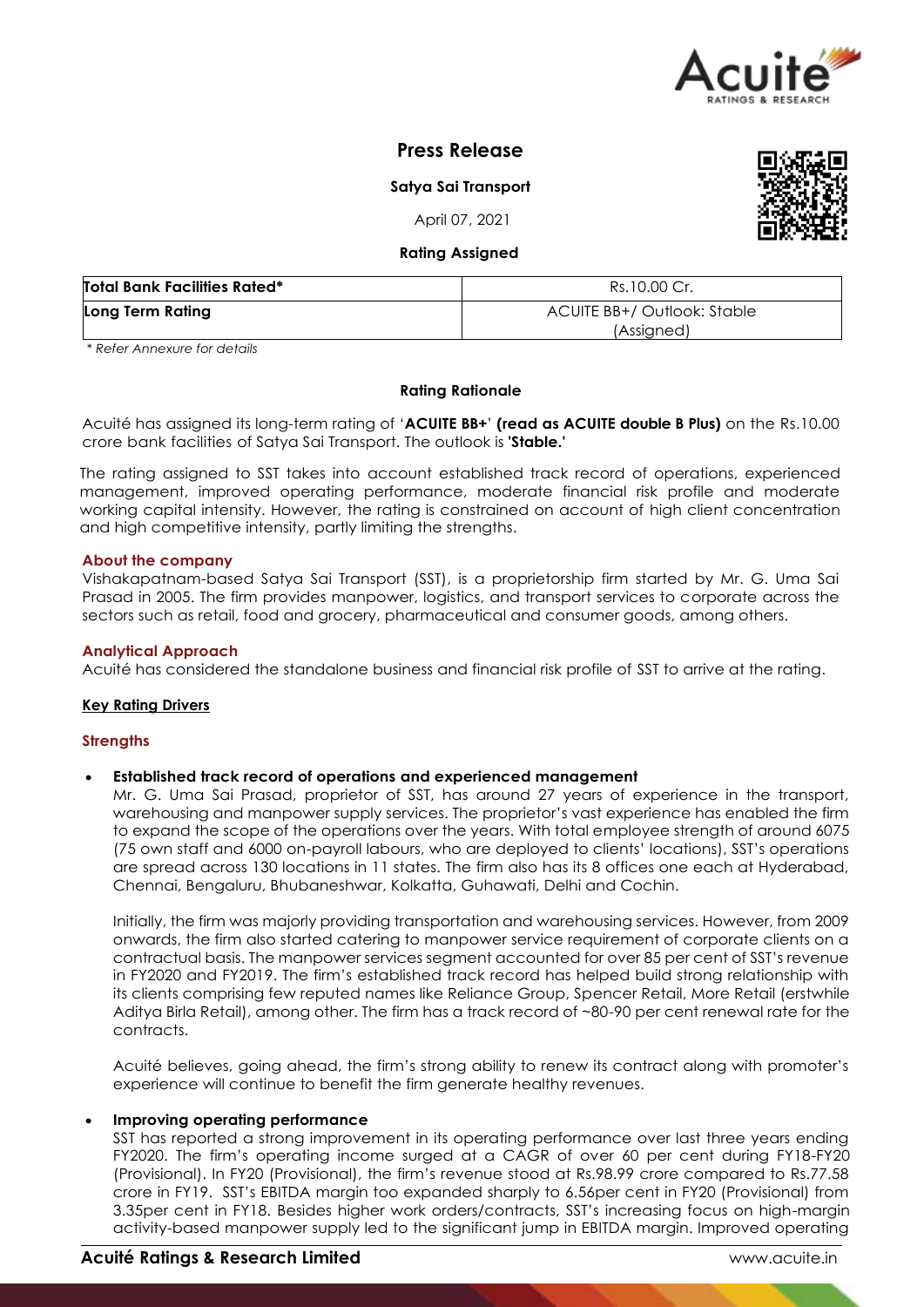

performance has led to better financial risk profile of the firm over the years. Activity-based manpower services are provided for specialized activities or processes, where specialized skills are required.

Acuite believes that higher work orders/contracts, would provide good impetus to SST's operating performance over a medium with its revenue growing at a CAGR of around 18-20 per cent during FY21-FY23 and EBITDA margin reaching to around 8 per cent level by FY23. In FY21, the firm has received Rs.150 crore (approx.) of work orders/contracts, compared to around Rs.100 crore (approx.) in the previous year.

## **Moderate financial risk profile**

The financial risk profile of SST is moderate marked by modest net worth, improving gearing level and strong debt-protection matrix. The net worth has improved to Rs.10.54 crore as on March 31, 2020 (Provisional) from Rs.6 crore as on March 31, 2019.

The gearing (debt-equity) position of the firm has improved in FY20 (Provisional) despite a rise in debt levels. SST's debt-equity ratio improved to 1.55 times as on March 31, 2020 (Provisional) from 2.00 times a year back. The firm's total debt level stood at Rs.16.37 crore in FY20 (Provisional), consisting of short-term debt of Rs.10.59 crore, long-term debt of Rs.1.79 crore and Rs.4 crore unsecured loans from related parties. The coverage indicators are moderated marked by Interest coverage ratio (ICR) has been in the range of 3-4 times in the last three years. In FY20 (Provisional), ICR moderated marginally to 3.51 times from 3.66 times in FY19 amid higher interest expenses. DSCR stood at 1.14 times in FY20 (Provisional). TOL/TNW also improved to 2.35 times in FY20 (Provisional) from 3.88 times in FY19.

Acuité believes financial risk of SST will remain moderate on account of modest cash accruals and in absence of any major debt-funded capex.

### **Moderate working capital intensity**

SST has moderate working capital intensity. Given the nature of services SST renders, its working capital cycle is entirely driven by receivables days, which stood at 72 days in FY20 (Provisional) compared to 81 days in FY19. GCA days too improved to 111 days in FY20 (Provisional) from 114 days in FY19. However, working capital limit utilization has been around 98-99per cent in the last 12 months through October 2020. Going ahead, with higher revenue and rising scale of business, Acuite expects, SST's receivables days would increase but would remain in the moderate range of 81-86 days during FY21-FY23.

#### **Weaknesses**

## **High Client Concentration although reputed clientele**

SST caters to reputed clientele comprising players like Reliance Group, More Retail (erstwhile Aditya Birla Retail), Spencers Retail, among others. However, Reliance and More Retail accounted for over 90per cent of SST's total revenue in FY2020 (Provisional) compared to around 87 per cent in FY19.

Acuite believes client concentration risk would continue to remain on a higher side over a medium term. Thus, lower-than-expected work orders from the top few clients would have sharp impact on the overall operating performance of the firm.

## **High competitive intensity**

SST operates in a highly fragmented and competitive industry. Presence of large number of organized and unorganized players restricts pricing power of players like SST. However, introduction of GST, which has pushed many unorganized players out of business, has mitigated the risk to some extent.

#### **Rating Sensitivities**

- Lower work orders would impact the overall operating performance
- Elongation in working capital

## **Material Covenants**

No major covenants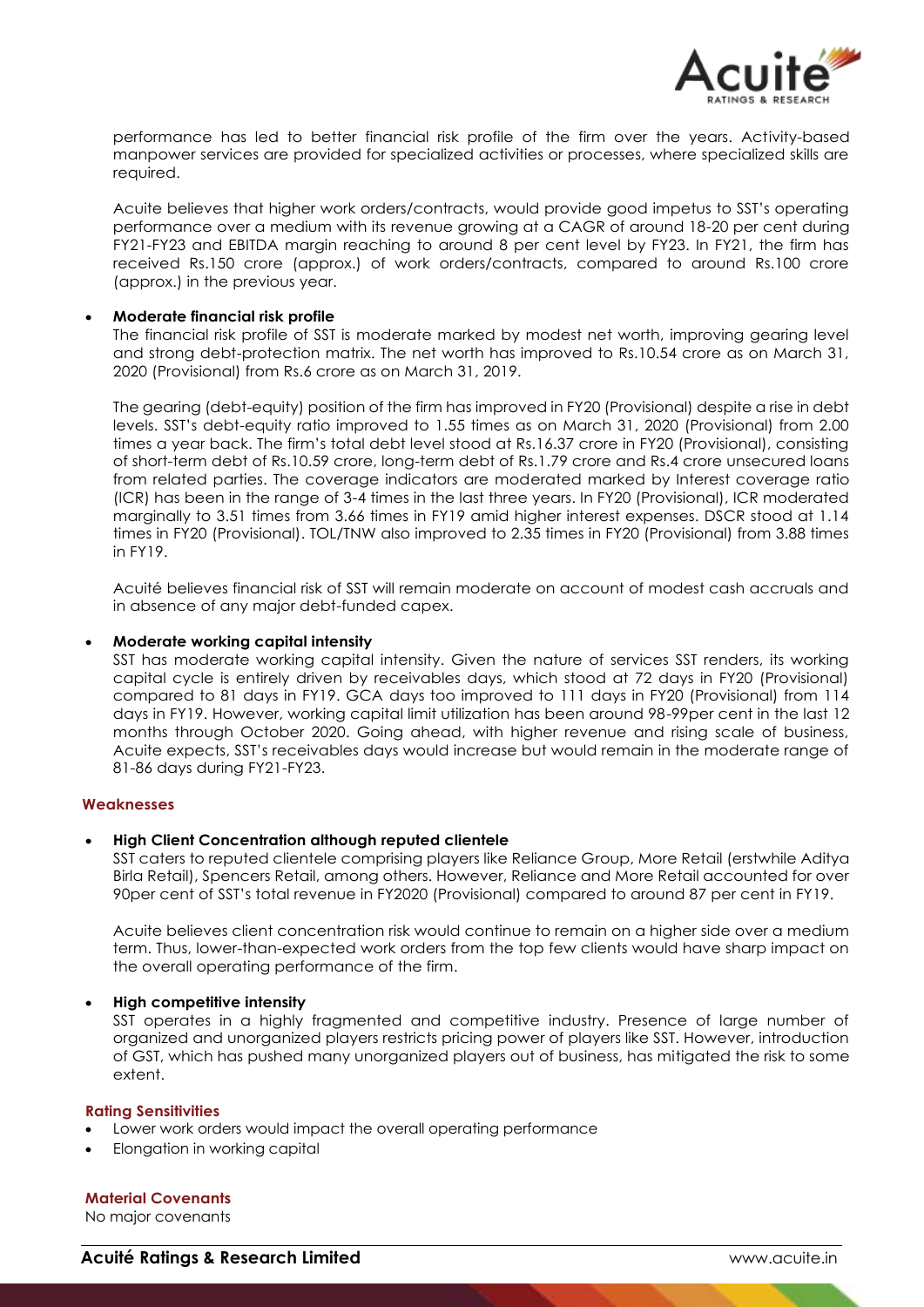

### **Liquidity Position – Adequate**

SST's liquidity position is adequate marked by higher net cash accruals (NCA) to its term-debt repayment and improving current ratio. In FY20 (Provisional), SST's NCA rose to Rs.3.58 crore from Rs.2.65 crore in FY19. Term-debt repayment was Rs. 2.91 crore for FY20 (Provisional). Going ahead, the firm's NCA are expected to be in the range of Rs.5-8 crore during FY21-FY23 and its term-debt obligations would range from Rs.0.31 crore to Rs.1.79 crore.

The current ratio of the firm has also improved in the last three years. In FY20 (Provisional) current ratio stood at 1.45 times vis-à-vis 1.09 times in FY18. Acuite believes current ratio would continue to improve to around 2.5 times over a medium term. However, working capital limit utilization has been around 98-99per cent in the last 12 months through October 2020. Moreover, in some months, the firm had also taken ad-hoc or temporary overdraft over and above the sanctioned limit. Going ahead, Acuite believes that the firm would need more funds to manage its working capital as the scale of operation is expected to increase.

#### **Outlook: Stable**

Acuite believes that SST will maintain 'Stable' outlook with healthy order book led by strong rapport with reputed clients, and experienced management. The outlook may be revised to 'Positive' in case the firm reports higher-than-expected growth in revenue and improvement in profitability. Conversely, the outlook may be revised to 'Negative' in case of deterioration in the firm's operating performance, thereby deteriorating financial risk profile and liquidity of the firm.

### **About the Rated Entity - Key Financials**

|                               | Unit    | FY20 (Actual) | FY19 (Actual) |
|-------------------------------|---------|---------------|---------------|
| Operating Income              | Rs. Cr. | 98.99         | 77.58         |
| PAT                           | Rs. Cr. | 3.39          | 2.44          |
| PAT Margin                    | (%)     | 3.42          | 3.15          |
| Total Debt/Tangible Net Worth | Times   | 1.55          | 2.00          |
| PBDIT/Interest                | Times   | 3.51          | 3.66          |

## **Status of non-cooperation with previous CRA (if applicable)** None

### **Any other information**

Not applicable

## **Applicable Criteria**

- Default Recognition https://www.acuite.in/view-rating-criteria-52.htm
- Entities in Service Sector https://www.acuite.in/view-rating-criteria-50.htm
- Financial Ratios And Adjustments https://www.acuite.in/view-rating-criteria-53.htm

## **Note on complexity levels of the rated instrument**

https://www.acuite.in/view-rating-criteria-55.htm

## **Rating History (Upto last three years)**

Not Applicable

#### **\*Annexure – Details of instruments rated**

| Name of the       | Date of                       | Coupon            | Maturity          | Size of the Issue | <b>Ratings/Outlook</b>           |
|-------------------|-------------------------------|-------------------|-------------------|-------------------|----------------------------------|
| <b>Facilities</b> | <i><u><b>Issuance</b></u></i> | Rate              | Date              | (Rs. Cr.)         |                                  |
| Cash Credit       | Not<br>Applicable             | Not<br>Applicable | Not<br>Applicable | 10.00             | ACUITE BB+/<br>Stable (Assigned) |